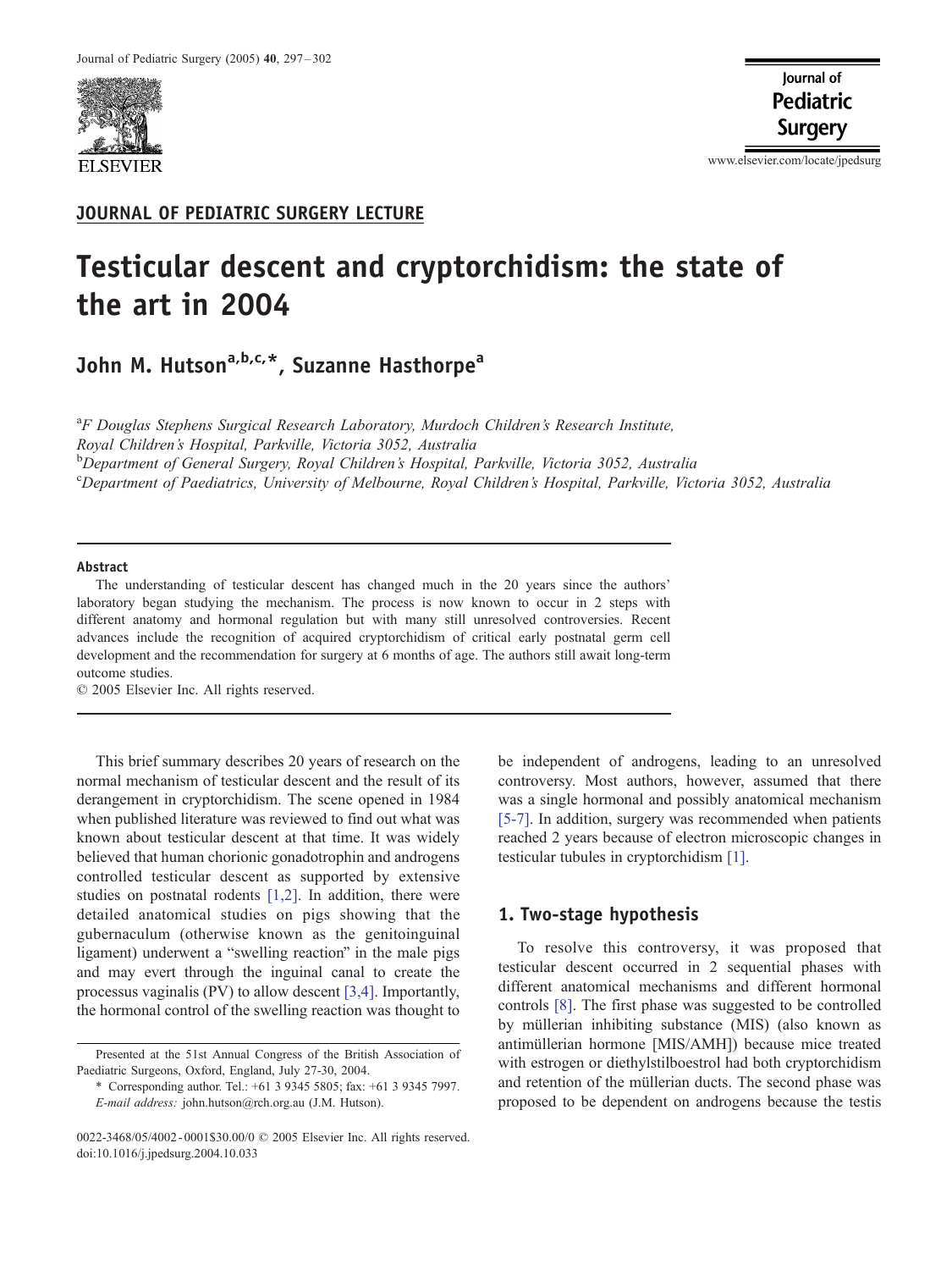

Schema showing the different gonadal positions during the 2-stage descent of the testis. A, Initial gonadal position showing testis in urogenital ridge with wollfian ducts (WD), müllerian ducts (MD), and the supporting ligaments, CSL and genitoinguinal ligament or gubernaculum. Testosterone (T) and MIS are secreted down the WD. B, During the transabdominal phase, the testis is held by the gubernaculum near the inguinal region as the fetus enlarges. Insulin 3 stimulates gubernacular enlargement, augmented by MIS and T, which also causes regression of CSL. C, In the inguinoscrotal phase, the gubernaculum migrates and elongates toward the scrotum under androgenic action, which is indirect, via the GFN and release of CGRP.

was descended to the bladder neck but not all the way to the scrotum in mice with complete androgen insensitivity [\[9\].](#page-4-0)

The 2-stage hypothesis triggered significant controversy, with arguments about whether the early transabdominal phase exists or whether the testis was actually stationary. Other issues were the role of the gubernaculum and hormonal control.

## 2. Transabdominal phase

We and others were able to show that the transabdominal phase clearly did exist, with different positions of the testis compared with the ovary during fetal development in rats [\[10\].](#page-4-0) In addition, as can be clearly seen from the measurement of the distance between the gonad and the inguinal region, the testis actually remains in the same distance from the future inguinal canal whereas the ovary ascends with growth of the abdominal cavity (Fig. 1).

A key structure in the transabdominal phase is the gubernaculum (genitoinguinal ligament). It was named by the famous Scottish surgeon-scientist, John Hunter, in 1762 and 1786, because the term "gubernaculum" means helm or rudder [\[11\].](#page-4-0) Hunter chose this name because his observations suggested that the gubernaculum steered the testis to the scrotum. This has turned out to be a prescient observation, as will be seen below.

In the early fetus, the gubernaculum is seen as a short, thin ligament connecting the ambisexual gonad and the urogenital ridge (containing both wollfian and müllerian ducts) to the inguinal region. The inguinal abdominal wall muscles form around the mesenchymal end of the gubernaculum, setting the stage for the future inguinal canal. In the male fetus, the caudal end of the gubernaculum enlarges (known as the "swelling reaction") by mitosis and deposition of hyaluronic acid [\[3,4\].](#page-4-0) This prevents the gubernaculum from elongating as the embryo enlarges, as occurs in

the female fetus. The swelling reaction of the gubernaculum holds the testis very close to the future internal inguinal ring, which begins to develop with the peritoneum growing into the swollen "bulb" of the gubernaculum.

At the cranial end of the urogenital ridge, the cranial suspensory ligament (CSL) regresses in male fetuses but not in female fetuses, which enables the gonadal position to be the vector sum of traction by the CSL vs the gubernaculum [\[12\].](#page-4-0) In female fetuses, the CSL holds the ovary high in the pelvis or abdominal cavity, depending on the species, whereas in male fetuses, the gubernaculum holds the testis near the inguinal canal [\[13\].](#page-4-0)

When the 2-stage hypothesis was proposed, MIS/AMH was proposed as the key nonandrogenic hormone because both human beings with persistent müllerian duct syndrome and estrogen-treated mice had intraabdominal testes as well as retained müllerian ducts  $[14]$ . However, there was a lot of other evidence that suggested that MIS/AMH was not the major factor, at least in rabbits and rodents [\[15,16\].](#page-4-0) In the late 1990s, a new testicular hormone was discovered, known as insulin-like hormone 3 (Insl3), which is related to insulin and relaxin and is also known as relaxin-like factor. The Insl3 is produced by the Leydig cells in the fetal testis, and a gene knockout of Insl3 produced a mouse with intraabdominal testes and a feminized gubernaculum with no swelling reaction [\[17,18\].](#page-4-0) This suggested that Insl3 was the missing factor causing the swelling reaction.

To prove that Insl3 was the hormonal regulator, we had rat and human Insl3 synthesized and their effects on the fetal rat gubernaculum in organ culture were tested. This showed that Insl3, augmented by either MIS/AMH or dihydrotestosterone, caused similar levels of mitosis as the testis control [\[19-21\].](#page-4-0) In addition, we were able to show that the fetal gubernaculum contained the putative Insl3 receptor as well as the MIS/AMH type II receptor [\[22,23\].](#page-4-0)

These studies have now shown that the transabdominal phase of testicular descent is regulated anatomically by the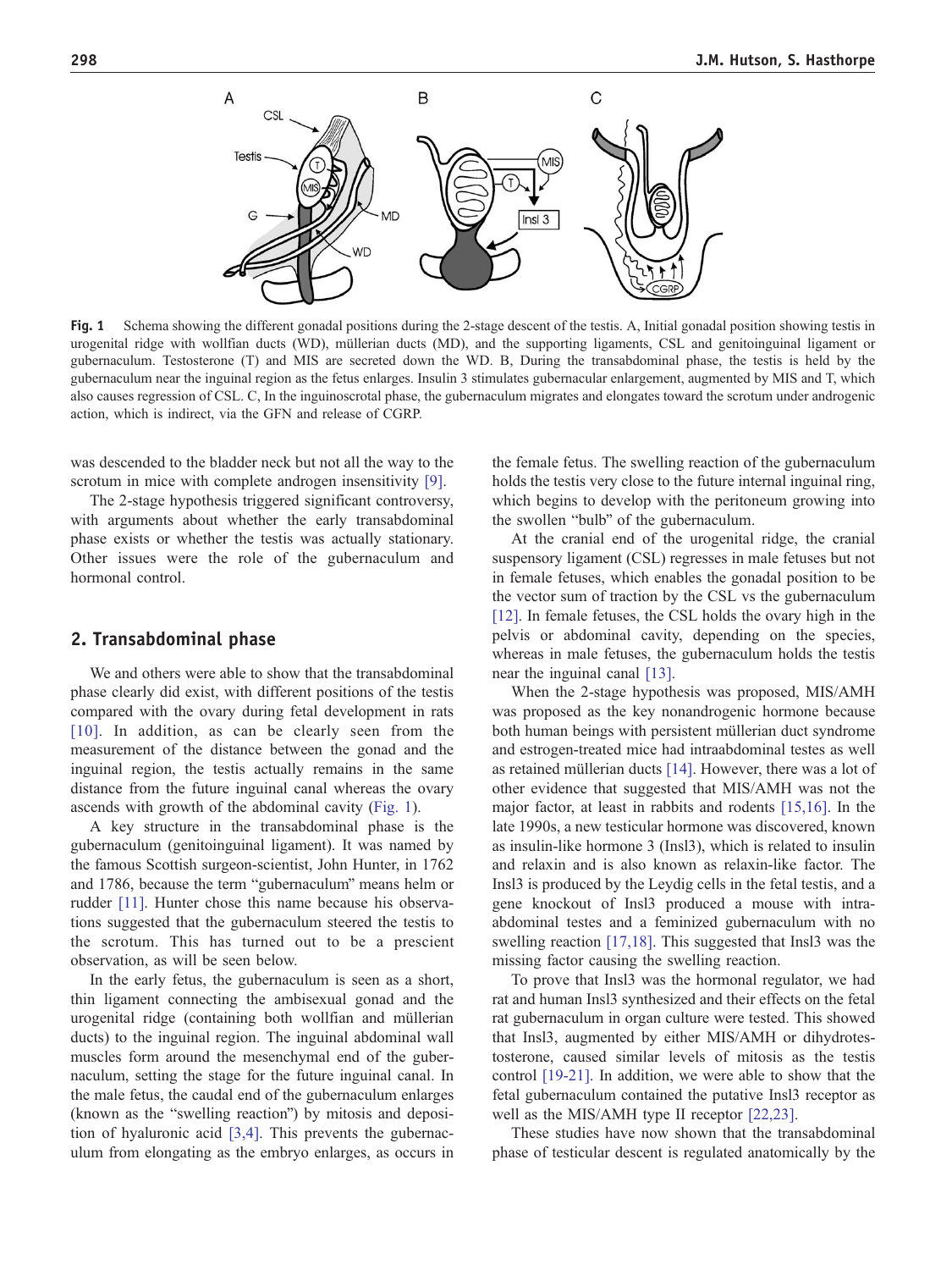vector sum of traction by the CSL and the gubernaculum [\[24\].](#page-4-0) Androgen causes CSL regression and Insl3 causes the gubernacular swelling reaction, augmented by MIS/AMH and androgen. The feminized gubernaculum in human beings with persistent müllerian duct syndrome suggests that there may be some species differences in the role of MIS/AMH.

# 3. Inguinoscrotal phase

For the inguinoscrotal phase of descent, the 2-stage hypothesis triggered many controversies, including whether it actually existed and, if so, the nature of the mechanism. Further issues included the hormonal control and its mechanism and the possible role of the genitofemoral nerve (GFN) and the autonomic nerves. Finally, there were questions about the difference between what was seen in rodents and in human beings.

Human beings and mice with complete androgen resistance both showed that the testis was half-way descended to the inguinal region and bladder neck, respectively [\[9\].](#page-4-0) As the gubernaculum initially ends in the groin and the size of the swollen distal bulb was significantly smaller than the distance to the scrotum, it was clear that simple eversion of the gubernaculum was insufficient and that active migration to the scrotum was necessary [\[25,26\].](#page-4-0) In a series of elegant dissections, Heyns [\[27\]](#page-4-0) showed that the bulb of the gubernaculum was the same size as the testis and that the caudal end was loose under Scarpa's fascia during the migration phase. Most importantly, Heyns showed that the distance to the scrotum was several-fold longer than the size of the gubernaculum itself.

Histological examination of the neonatal rat gubernaculum in vivo showed that cell division was occurring most rapidly right at the tip of both the gubernacular bulb and its contained PV, consistent with active elongation rather than passive eversion [\[28,29\].](#page-4-0) The cremaster muscle developed in the outer rim of the proximal gubernaculum, outside the PV. Quantitative analysis of bromodeoxyuridine incorporation showed that the gubernacular tip grew fastest between birth and 4 days in rats and that pretreatment of the fetus with both flutamide (competitive blockade of the androgen receptor) and capsaicin (sensory nerve toxin) caused inhibition of cell division at this time [\[30\].](#page-5-0) Recently, in organ culture, we tested directly whether exogenous calcitonin gene-related peptide (CGRP), a neurotransmitter known to be present in the GFN, could cause mitosis in the gubernacular tip. Addition of CGRP caused a significant increase in bromodeoxyuridine incorporation in the tip, consistent with a direct trophic action (Huynh et al, unpublished).

# 4. Genitofemoral nerve hypothesis

We had originally proposed the GFN hypothesis in 1987 [\[31\]](#page-5-0) after repeating a study by Lewis in 1948 [\[32\].](#page-5-0) He showed that cutting the GFN in neonatal rats caused undescended testes (UDT), which were interpreted at that time as showing that the cremaster muscle, when denervated, could not pull the testis to the scrotum. To explain how cutting a nerve could completely block the effect of a circulating hormone, we proposed that the GFN acted as a "second messenger" for androgen by release of CGRP to control descent. We suggested that androgens have a limited direct role on the gubernaculum, as it was known that androgen receptors were absent at the time of migration [\[24,31\].](#page-4-0) Studies in our laboratory showed that GFN transection caused cryptorchidism in rats [\[26,33\]](#page-4-0) and that the GFN fibers contained CGRP [\[34\].](#page-5-0) In addition, exogenous CGRP caused rapid rhythmic contractions of the gubernaculum  $(>100 \text{ beats/min})$  in vivo [\[35\].](#page-5-0) The speed of contractility suggested that the gubernaculum contained an embryonic cardiac muscle because the contractions were too rapid for a smooth muscle and a skeletal muscle does not contact rhythmically after denervation. The origin of these embryonic myotubes remains unresolved.

Receptors for CGRP were found in the rat gubernaculum [\[36\],](#page-5-0) with localization over the developing cremaster muscle. Initially, our studies suggested that the CGRP was in the motor fibers [\[34\],](#page-5-0) but subsequent studies refuted this [\[37\].](#page-5-0) We went back and repeated these studies and were able to show that the CGRP was localized in the sensory cell bodies of the GFN in the L1- 2 dorsal root ganglia [\[38,39\].](#page-5-0) The altered effects on the gubernaculum after capsaicin treatment confirmed that the CGRP was reaching the gubernaculum via the sensory nerves [\[30,40\].](#page-5-0)

To see if the CGRP provided a chemotactic signal for the gubernaculum, we looked at gubernacular cells in vivo with equivocal results [\[41\].](#page-5-0) Recently, we have been able to show definitive evidence for chemotaxis by using agarose beads soaked in CGRP—these caused deviation (toward the beads) of the gubernacular tip in vitro (Yong et al, unpublished).

Animal models of androgen blockade (TFM mouse and flutamide-treated rat) showed clear evidence supporting the GFN hypothesis [\[42\].](#page-5-0) The testes were undescended and CGRP was decreased in the GFN, whereas the gubernaculum showed upregulation of CGRP receptors. By contrast, in the mutant transcrotal rat with congenital cryptorchidism, we found excess fibers in the GFN and excess CGRP content in the nerve, whereas the gubernaculum had downregulated CGRP receptors, consistent with the cryptorchidism caused by excess CGRP interfering with the normal chemotactic signals during gubernacular migration to the scrotum.

Recently, Tanyel [\[43\]](#page-5-0) has suggested that sympathetic autonomic nerves may be more important in testicular descent than the GFN. We have tested this hypothesis in our neonatal rat organ culture model and found no significant effect of  $\beta$ -adrenergic agonists or antagonists [\[22\].](#page-4-0)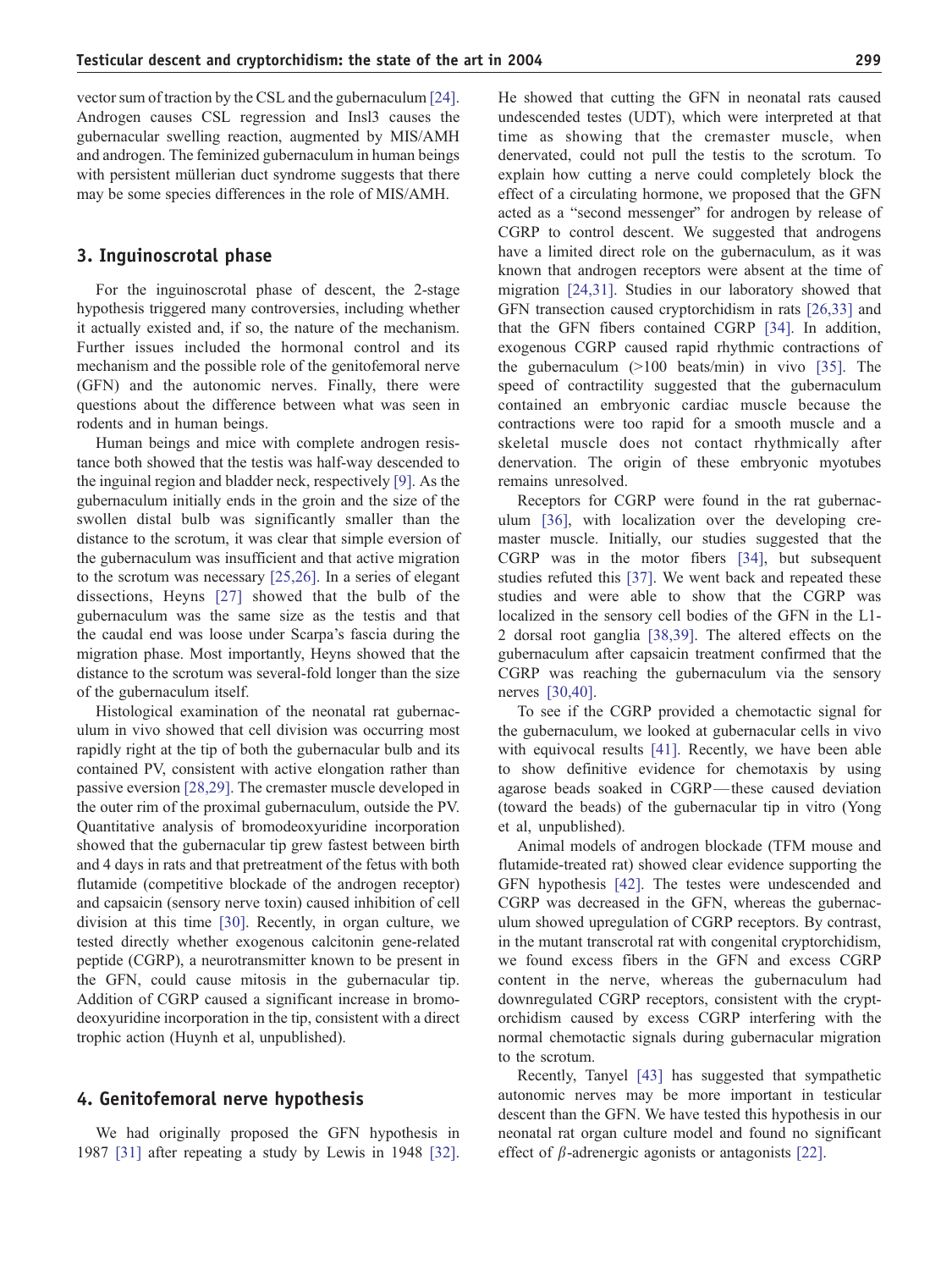Although the evidence for the GFN hypothesis in rodents is very strong, its relevance to human beings has been questioned because the structure of the human gubernaculum is much different [\[44,45\].](#page-5-0) We have addressed this indirectly in human beings by a study of inguinal hernia, on the premise that the primary function of the PV is to allow the intraabdominal fetal testis to exit the peritoneal cavity to the scrotum and, hence, it was likely to be controlled by the GFN, the same as for gubernacular migration [\[46\].](#page-5-0) Inguinal hernial sacs removed at herniotomy were placed in organ culture, and we were able to show that CGRP was able to cause fusion of the hernia and obliteration of the peritoneal surface within 48 hours, consistent with the view that the GFN and CGRP control not only gubernacular migration but also obliteration of the PV after testicular descent [\[46\].](#page-5-0)

To test whether CGRP could treat UDT, we placed miniosmotic pumps containing CGRP into the scrotum of neonatal piglets with congenital cryptorchidism. We found that slow release of CGRP stimulated migration of the UDT toward the pump [\[47\].](#page-5-0) However, whether the studies can be translated into treatments for cryptorchidism or inguinal hernia in children remains unknown.

# 5. Cryptorchidism A: congenital

Our studies suggest that congenital UDT will be caused by any abnormality of the complex anatomical and hormonal mechanisms described above. Impalpable UDT are predicted to be uncommon because the transabdominal phase has such a simple mechanism with only relative movement of the testis as compared with the ovary [\[24\].](#page-4-0) By contrast, palpable UDT are predicted to be common because the second phase of descent has such a mechanically complex migration phase [\[24\].](#page-4-0) Unilateral UDT are likely to occur because androgens act independently on each side via the ipsilateral GFN and defects in neuronal development or CGRP action could lead to unilateral UDT. We predict that a perineal testis, for example, is caused by mislocation of the ipsilateral GFN, causing the gubernaculum to migrate to the wrong site because the chemotactic signals are arising from the wrong place.

## 6. Cryptorchidism B: acquired

In recent years, there has been growing evidence to support the concept of acquired UDT [\[48,49\].](#page-5-0) Our studies suggest that not only are they common [\[50\]](#page-5-0) but also that they are caused by failure of postnatal elongation of the spermatic cord [\[51\].](#page-5-0) At birth, the spermatic cord is 4 to 5 cm in length, but by the 10th year, it is 8 to 10 cm; this doubling in length is inhibited if there is a residual fibrous remnant of the PV, which may be caused by deficient CGRP release from the GFN postnatally [\[52\].](#page-5-0)

#### 7. Germ cells

After birth, the primitive germ cell (gonocyte) transforms into a type A spermatogonium by 4 to 12 months [\[53,54\].](#page-5-0) It is now well documented that this transformation is inhi-bited in UDT [\[53\],](#page-5-0) leading to a later deficiency of the postnatal germ cell pool and postpubertal oligospermia. We predict that the increased risk of malignancy in UDT may be caused by persistence of a few neonatal gonocytes and their subsequent mutation (caused by abnormally high temperature) into carcinoma in situ (CIS) cells and subsequent frank malignancy [\[24\].](#page-4-0)

In addition to in vivo studies of spermatogenesis, germ cell development needs to be studied in an in vitro environment. Our approach has been to grow normal prospermatogonia (gonocytes) and spermatogonia in vitro without immortalizing manipulations. We have demonstrated extensive proliferation  $(>=7$  cell divisions) of prospermatogonial mouse germ cells in vitro using a unique male germ cell cloning strategy developed in our laboratory [\[55,56\].](#page-5-0) This quantitative assay has been extended to include normal postnatal spermatogonia [\[57\].](#page-5-0) These cloning experiments have shown that prospermatogonia and spermatogonia will proliferate freely, provided that the testis somatic cells are absent. In fact, the presence of adherent somatic cell underlays significantly inhibits colony formation with the key regulators being the inhibin/ activin growth factor family [\[56,57\].](#page-5-0) Studies have been directed to establishing germ cell lines by immortalization with an SV-40 large T antigen [\[58-60\];](#page-5-0) however, limited differentiation potential restricts the usefulness of these cell lines. Recently, generation of male gametes from embryonic stem cells has been reported [\[61,62\].](#page-5-0) Although this will be a valuable model to study, imprinting a drawback in the temporal sequence of germ cell development will be lost in embryoid body derivation of germ cells.

#### 8. Hormone treatment

Hormone treatment with human chorionic gonadotrophin or luteinizing hormone–releasing hormone was proposed to not only stimulate testicular descent but also stimulate germ cell development [\[63\].](#page-5-0) Unfortunately, hormone therapy has had poor results on descent [\[64,65\],](#page-5-0) probably because the inguinoscrotal phase requires GFN differentiation between 15 and 25 weeks of gestation and this does not occur postnatally. In addition, recent studies suggest that, at least in rodents, gonocyte transformation to type A spermatogonium does not require androgens, as it occurs normally in TFM mice (Zhou et al, in press). Furthermore, there is some evidence to suggest that MIS/AMH may be involved [\[66\].](#page-5-0) Finally, human chorionic gonadotrophin treatment in mice causes precocious stimulation of primary spermatocytes, the resting germ cells before puberty, to enter premature spermatogenesis, which may not be helpful and might even be dangerous for subsequent fertility [\[67\].](#page-5-0)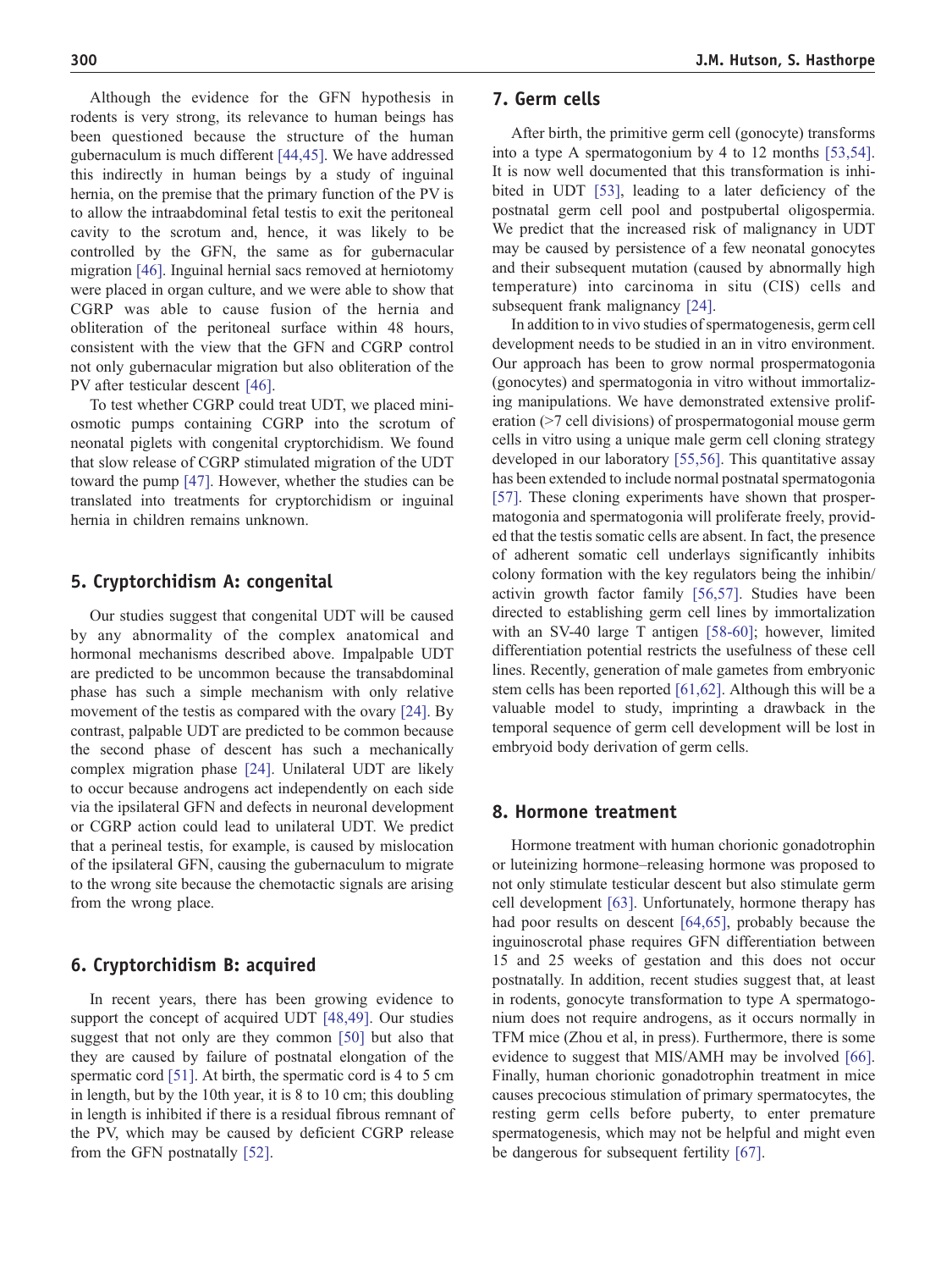## <span id="page-4-0"></span>9. Surgical treatment

All these studies suggest that the optimal timing for treatment of human cryptorchidism is when patients have reached about 6 months so that postnatal germ cell development can proceed normally. However, whether it actually occurs after early surgery remains to be confirmed by follow-up studies, which do not yet reflect the outcome of such early intervention. By contrast with congenital UDT, acquired UDT are best treated once the spermatic cord is too short to allow the testis to reside naturally in the scrotum. In these testes, early germ cell transformation should be normal; hence, there should be no residual gonocytes present later in childhood to form CIS cells and subsequent cancer, which concurs with known risks for acquired UDT [\[68\]](#page-5-0). By contrast, the high extrascrotal temperature may deplete the spermatocyte pool, leading to decreased fertility and, hence, the rationale for treatment.

We are progressing toward a better understanding of normal and abnormal testicular descents, which is one of the most obvious anatomical features of sexual dimorphism. Its importance was appreciated by the church in the middle ages when a female pope was elected, leading to a scandal when she gave birth to a baby during a papal procession through Rome. Following this episode, the porphyry chair was produced as a way of determining definitively whether any future pope was a man and hence could become the Holy Father. The chair has a cut out in the seat such that the elected cardinal could sit on the chair, suitably robed, but a junior cardinal could reach in from behind and palpate the scrotum. If the scrotum contained 2 testes, they would chant " $du$ o testes bene pendulum" (he has 2 testes and they hang well), confirming masculinity and eligibility for the papacy [\[69\].](#page-5-0) To this day, a fused scrotum containing 2 testes is still the best test for manhood and is still better than any genetic or hormonal test for a "man"  $[70]$ .

## Acknowledgment

This review is dedicated to the 80 students and fellows who have contributed to these studies over the last 20 years.

## References

- [1] Hadziselimovic F, editor. Cryptorchidism, management and implications. Berlin: Springer-Verlag; 1983. p. 1-135.
- [2] Scorer CG, Farrington GH. Congenital deformities of the testis and epididymis. London: Butterworths; 1971.
- [3] Wensing CJG, Colenbrander B, van Straaten HWM. Normal and abnormal testicular descent in some mammals. Hafez ESE, editor. Clinics in andrology: descended and cryptorchid testis, vol. 3. The Hague: Martinus Nijhoff; 1980. p. 125 - 37.
- [4] Wensing CJG, Colenbrander B. The process of normal and abnormal testicular descent. In: Bierich JR, Rager K, Ranke MB, editors. Maldescensus testis. Baltimore: Urban and Schwarzenberg; 1997. p. 193 - 7.
- [5] Rajfer J, Walsh PC. Hormonal regulation of testicular descent: experimental and clinical observations. J Urol 1977;118:985 - 90.
- [6] Habenicht UF, Neumann F. Hormonal regulation of testicular descent. Adv Anat Embryol Cell Biol 1983;81:1 - 54.
- [7] Backhouse KM. Embryology of testicular descent and maldescent. Urol Clin North Am 1982;9:315 - 25.
- [8] Hutson JM. A biphasic model for the hormonal control of testicular descent. Lancet 1985;II:419 - 21.
- [9] Hutson JM. Testicular feminization: a model for testicular descent in mice and men. J Pediatr Surg 1986;21:195 - 8.
- [10] Shono T, Ramm-Anderson S, Hutson JM. Transabdominal testicular descent is really ovarian ascent. J Urol 1994;152:781-4.
- [11] Hunter J. A description of the situation of the testis in the foetus, with its descent into the scrotum. Observations on certain parts of the animal oeconomy. London: KCSMD Historical Collection; 1786. p. 1 - 26.
- [12] Lee SMY, Hutson JM. Effect of androgens on the cranial suspensory ligament and ovarian position. Anat Rec 1999;255:306 - 15.
- [13] van der Schoot P, Elger W. Androgen-induced prevention of the outgrowth of cranial gonadal suspensory ligaments in fetal rats. J Androl 1992;13:534 - 42.
- [14] Hutson JM, Chow CW, Ng WD. Persistent müllerian duct syndrome with transverse testicular descent. Pediatr Surg Int 1987;2:242 - 6.
- [15] Picard JY, Tran D, Vigier B, et al. Maintain des canaux de Müller chez le lapin male par immunisation passive contre l'hormone anti-müllerian pendant la vie foetale. Comp Rend Seanc Acad, Sci, Ser III 1983;297:567 - 70.
- [16] Fentener van Vlissingen JM, van Zoelen EJJ, Ersem PJF, et al. In vitro model of the first phase of testicular descent: identification of a lowmolecular weight factor from fetal testis involved in proliferation of gubernaculum testis cells and distinct from specified polypeptide growth factors and fetal gonadal hormones. Endocrinology 1988; 123:2868 - 77.
- [17] Nef S, Parada L. Cryptorchidism in mice mutant from INSL3. Nat Genet 1999;22:295 - 9.
- [18] Zimmermann S, Steding G, Emmen JM, et al. Targeted disruption of the INSL3 gene causes bilateral cryptorchidism. Mol Endocrinol 1999;13:681 - 91.
- [19] Kubota Y, Nef S, Farmer PJ, et al. Leydig insulin-like hormone and gubernacular development and testicular descent. J Urol 2001; 165:1673 - 5.
- [20] Smith KJ, Wade JD, Claasz AA, et al. Chemical synthesis and biological activity of rat insl3. J Pept Sci 2001;7:495 - 501.
- [21] Kubota Y, Temelcos C, Bathgate RAD, et al. The role of Insulin 3, testosterone, MIS and relaxin in rat gubernacular growth. Hum Molec Reprod 2002;8:900 - 5.
- [22] Tomiyama H, Hutson JM, Truong A, et al. Transabdominal testicular descent is disrupted in mice with deletion of insulin-like factor 3 receptor. J Pediatr Surg 2003;38:1793 - 8.
- [23] Fu P, Layfield S, Ferraro T, et al. Synthesis, conformation, receptor binding and biological properties of monobiotinylated human insulinlike peptide 3. J Pep Res 2004;63:91 - 8.
- [24] Hutson JM, Hasthorpe S, Heyns CF. Anatomical and functional aspects of testicular descent and cryptorchidism. Endocr Rev 1997; 18:259 - 80.
- [25] Lam SKL, Clarnette TD, Hutson JM. Does the gubernaculum migrate during inguinoscrotal testicular descent in the rat? Anat Rec 1998;  $250:159-63$
- [26] Fallat ME, Williams MPL, Farmer PJ, et al. Histologic evaluation of inguinoscrotal migration of the gubernaculum in rodents during testicular descent and its relationship to the genitofemoral nerve. Pediatr Surg Int 1992;7:265 - 70.
- [27] Heyns CF. The gubernaculum during testicular descent in the human fetus. J Anat 1987;153:93 - 112.
- [28] Hrabovszky Z, Di Pilla N, Yap T, et al. The role of the gubernacular bulb in cremaster muscle development of the rat. Anat Rec 2002; 267:159 - 65.